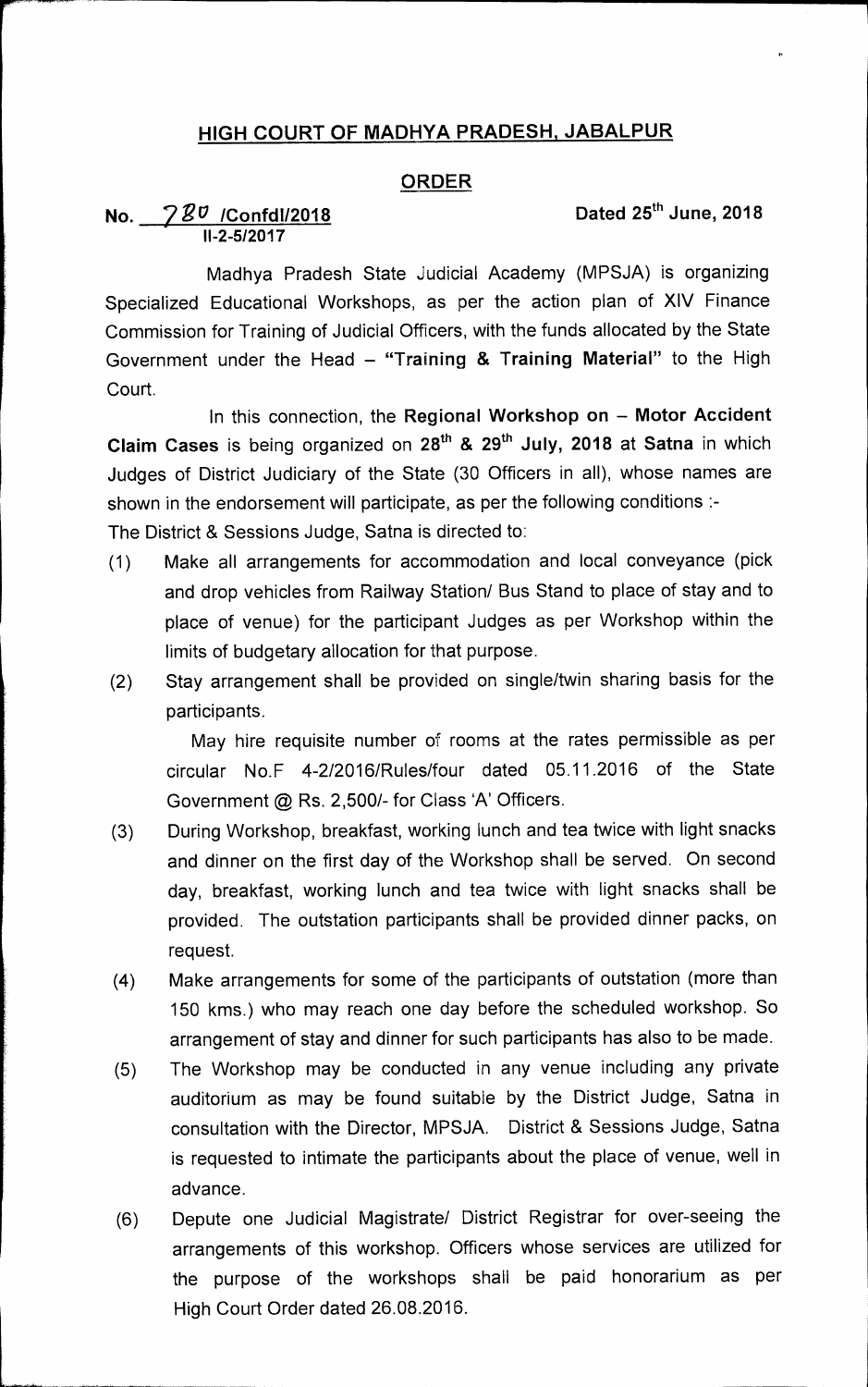- (7) The District Judge, Satna shall make all payments within seven days of the workshop and forward the details with copies of bills to the Director, MPSJA.
- (8) The participants attending the Workshop at Satna shall submit their T.A. bills to the concerned District Judge for reimbursement. The concerned District Judge is authorized to reimburse the T.A. Bills as per the rules out of the funds allocated for the purpose.

## **BY ORDER OF HON'BLE THE CHIEF JUSTICE**

 $275618$ **(ARV1ND KUMAR SHUKLA) REGISTRAR GENERAL** 

**Endt. No.** ?g/ **/Confd1/2018 Dated 25thJune, 2018 11-2-5/2017** 

Copy forwarded to :-

- 1. Principal Secretary, Government of M.P., Law & Legislative Affairs Department, Vindhyachal Bhawan, Bhopal.
- 2.
- 1. Shri Rakesh Mohan Pradhan, III Additional District Judge, Satna
- 2. Shri Rakesh Kumar (Gupta), I Additional District Judge, Chhatarpur
- 3. Shri Rajeev Kumar Ayachi, I Additional District Judge, Sidhi
- 4. Shri Shripal Yadav, V Additional District Judge, Rewa
- 5. Shri Prayag Lal Dinkar, Additional District Judge, Sihora, District Jabalpur
- 6. Shri Bharat Singh Rawat, Additional District Judge, Lavkush Nagar, District **Chhatarpur**
- 7. Shri Sunil Kumar Jain (Jr), Additional District Judge, Teothar, District Rewa
- 8. Shri Chandramohan Upadhyay, II Additional District Judge, Mauganj District Rewa
- 9. Shri Rambresh (Yadav), V Additional District Judge, Katni
- 10. Shri Sachindra Srivastava, II Additional District Judge, Maihar, District **Satna**
- 11. Shri Surendra Kumar Shrivastava (Jr.), IV Additional District Judge, Katni
- 12. Shri Yograj Upadhyay, III Additional District Judge, Sidhi
- 13. Shri Sandeep Kumar Shrivastava, I Additional District Judge, Rewa
- 14. Shri Antar Singh Alawa, I Additional District Judge, Nowgong, District Chhatarpur
- 15. Shri Arbind Kumar (Jain), Additional District Judge, Hatta, District Damoh
- 16. Smt. Madhuri Raj LaIji, VI Additional District Judge, Katni
- 17. Shri Dilip Gupta, VI Additional District Judge, Rewa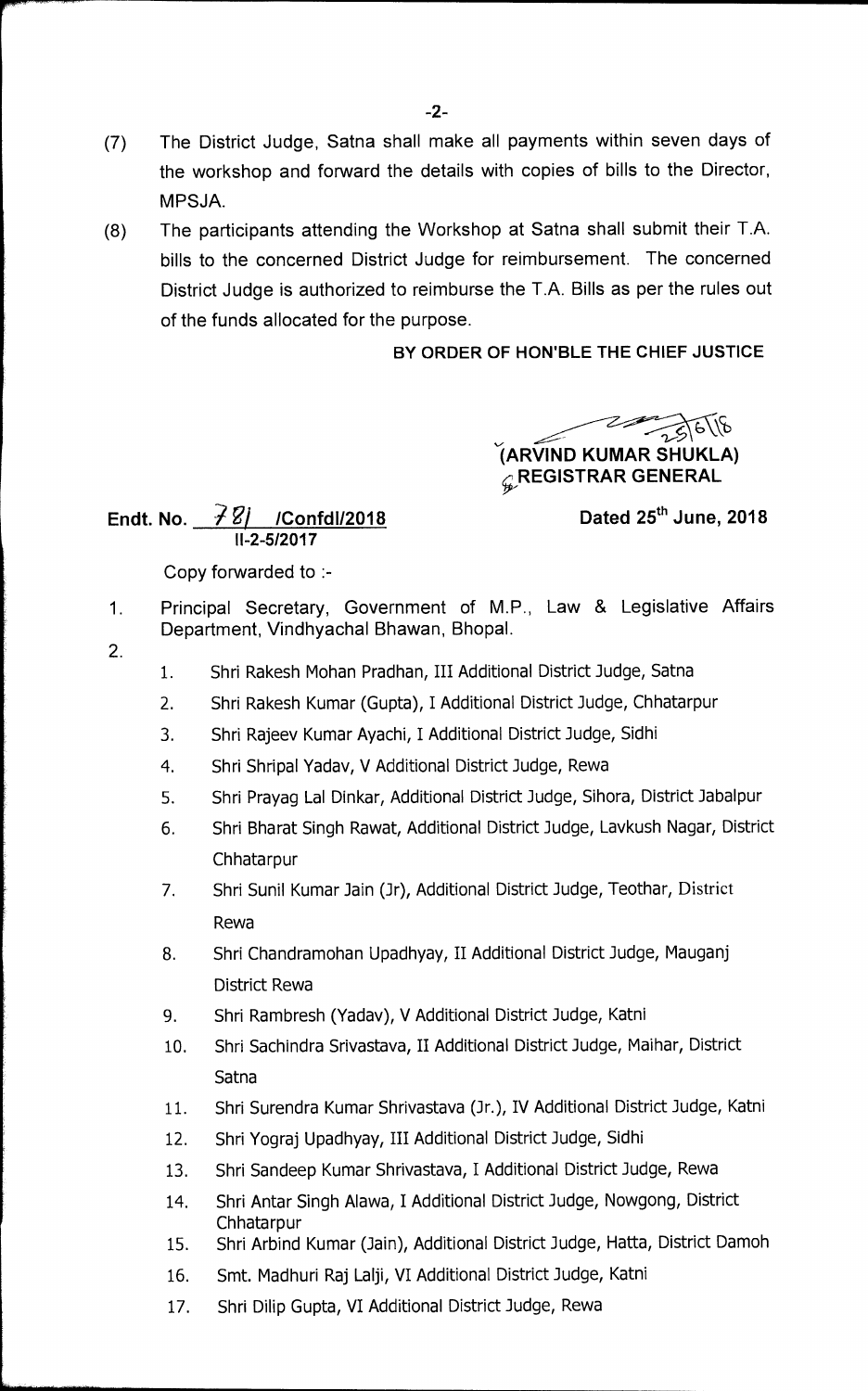- 18. Shri Anurag Dwivedi, I Additional District Judge, Panna
- 19. Shri Rakesh Kumar Goyal, V Additional District Judge, Satna
- 20. Smt. Kavita Verma, I Additional District Judge, Katni
- 21. Shri Sanjay Kumar Jain (Jr.2), II Additional District Judge, Chhatarpur
- 22. Shri Mahendra Kumar Tripathi, I Additional District Judge, Amarpatan District Satna
- 23. Smt. Dipika Malviya, IV Additional District Judge, Satna
- 24. Shri Sudheer Singh Rathod, III Additional District Judge, Rewa
- 25. Shri Adesh Kumar Malviya, VIII Additional District Judge, Satna
- 26. Shri Raghvendra Bhardwaj, IV Additional District Judge, Rewa
- 27. Shri Dharmesh Bhatt, I Additional District Judge, Bijawar, District Chhatarpur
- 28. Shri Khalid Muhataram Ahmed, II Additional District Judge, Satna
- 29. Shri Dinesh Kumar Sharma, I Additional District Judge, Nagod, District **Satna**
- 30. Shri Sanjay Chouhan, II Additional District Judge, Hatta, District Damoh

**With a direction to participate in the Workshop at Satna on 28th** & 29th July, 2018.

- 3. The participant Judges (except from District Headquarters Satna) shall be entitled for Travelling Allowance as per entitlement under the Rules.
- 4. The participant Judges shall be provided with accommodation at Satna and for local conveyance, only pick and drop vehicles from Railway Station/ Bus Stand to place of stay on arrival and from place of stay to Railway Station/ Bus Stand on departure and to place of venue during training for the participant Judges by the District & Sessions Judge, Satna.
- 5. The participants are further directed to contact District & Sessions Judge, Satna regarding arrangements of stay and local conveyance.
- 6 The officers nominated are directed to arrange their Board Diary in such a manner that no case is listed on the dates, on which they are directed to attend this training. If, cases have already been fixed for the said dates, summons should not be issued and if summons are issued, the parties should be informed about the change in dates.
- 7. Barring exceptional circumstances, the participants nominated for the Workshop shall not pray for adjustment. District & Sessions Judges of the respective districts are authorized to deal with matter of exemption, if any. After exempting the said Judge looking to his/her exigency, another Judge of the same cadre be nominated under intimation to the Academy.
- 8 The District & Sessions Judge, Chhatarpur/ Damoh/ Jabalpur/ Sidhi/ Satna/ Rewa/ Katni/ Panna for information.
- 9. Budgetary allocation of **Rs.3,50,000/-** will be made to the District & Sessions Judge, Satna vide a separate order of the High Court to meet the expenses of Workshop on 28<sup>th</sup> & 29<sup>th</sup> July, 2018.